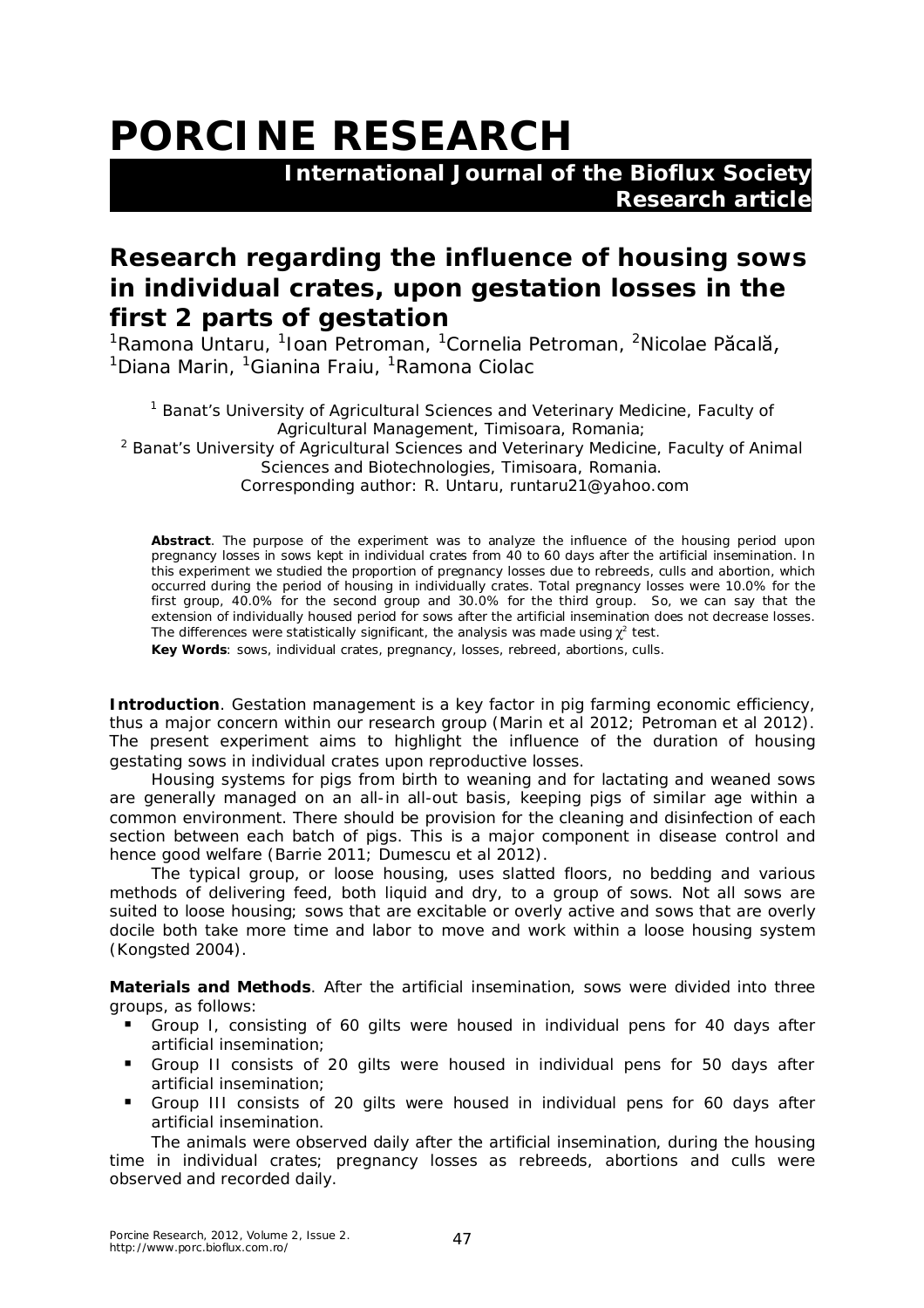**Results and Discussion**. Pregnancy losses (Table 1) are presented for the three groups of sows housed in individual crates, for different periods of time. Losses of gestation, represented by rebreeds, reached 5% in group I, 20.0% in group II and 15.0% in group III. The difference between group I and group II were distinctly statistically significant ( $\chi^2$ test, *p*≤0.01). The difference between group I and group III was statistically significant (χ 2 test, *p*≤0.05). Between group II and group III there was no statistically significant difference ( $\chi^2$  test,  $p$ ≥0.05).

Table 1

| Specification          | Group I   |                   | Group II |                    | Group III |                    |
|------------------------|-----------|-------------------|----------|--------------------|-----------|--------------------|
|                        | (40 days) |                   | 50 days) |                    | (60 days) |                    |
|                        |           | %                 |          | %                  |           | %                  |
| Rebreeds               |           | 5.00 <sup>A</sup> |          | 20.0 <sup>ba</sup> |           | 15.0 <sup>ca</sup> |
| Abortions              |           | 1.67 <sup>a</sup> |          | $\bigcap^a$        |           | 5.0 <sup>a</sup>   |
| <b>Culls</b>           |           | $3.33^{Aa}$       |          | 20.0 <sup>ba</sup> |           | 10.0 <sup>a</sup>  |
| Total losses<br>$\sim$ |           | 10.0 <sup>A</sup> |          | ⊿∩ ∩ <sup>ba</sup> |           | 30.0 <sup>ca</sup> |

Reproduction losses, according to the individual housing period

χ <sup>2</sup>test: A-b *p*≤0.01, A-c *p*≤0.05, a-a *p*≥0.05

Losses from abortions reached 1.67% in group I, 0% in group II and 5.0% in group III. Differences between the three experimental groups were not statistically significant ( $\chi^2$ test, *p*≥0.05).

As for the losses from culls, they reached 3.33% in group I, 20.0% in group II and 10.0% in group III. The difference between group I and group II were distinctly statistically significant ( $\chi^2$  test,  $p \le 0.01$ ). Differences between group I and group III and the group II and group III were not statistically significant  $(\chi^2 \text{ test}, p\geq 0.05)$ .

Total pregnancy losses were 10.0% for first group, 40.0% for the second group and 30.0% for the third group. So, we can state that the extension of the individual housing period for sows after the artificial insemination does not decrease losses.

In some trials it was observed that the sows housed in open pens recorded lower levels of reproductive performance, such as batch size of piglets at birth and pregnancy rates. Arguably, factors such as stress and fear contribute to not showing full biological capacity of the animals, when it comes to breeding and production indices (Curtis et al 1989; McGlone et al 2004).

According to some authors, maintenance of breeding sows in individual stalls has several advantages. Thus, economically, allowing increased density of sows/hall, and in terms of animal welfare should be noted that individual crates eliminate much of the stress caused by social interactions, and also allows individual feeding of sows (Barb et al 1982).

**Conclusions**. The extension of the individual housing period for sows after the artificial insemination does not decrease losses. The present study shows that a 40 day housing period of the sows in individual pens (after insemination) provides the best reproductive results.

## **References**

Barb C. R., Kraeling R. R., Rampacek G. B., Fonda E. S., Kiser T. E., 1982 Inhibition of ovulation and LH secretion in the gilt after treatment with ACTH or hydrocortisone. J Reprod Fertil 64:85-92.

Barrie E, 2011 Management of Sows in Loose Housing Systems (www.omafra.gov.on.ca).

Curtis S. E., Hurst R. J., Gonyou H. W., Jensen A. H., Muehling A. J., 1989 The physical space requirement of the sows. J Anim Sci 67:1242-1248.